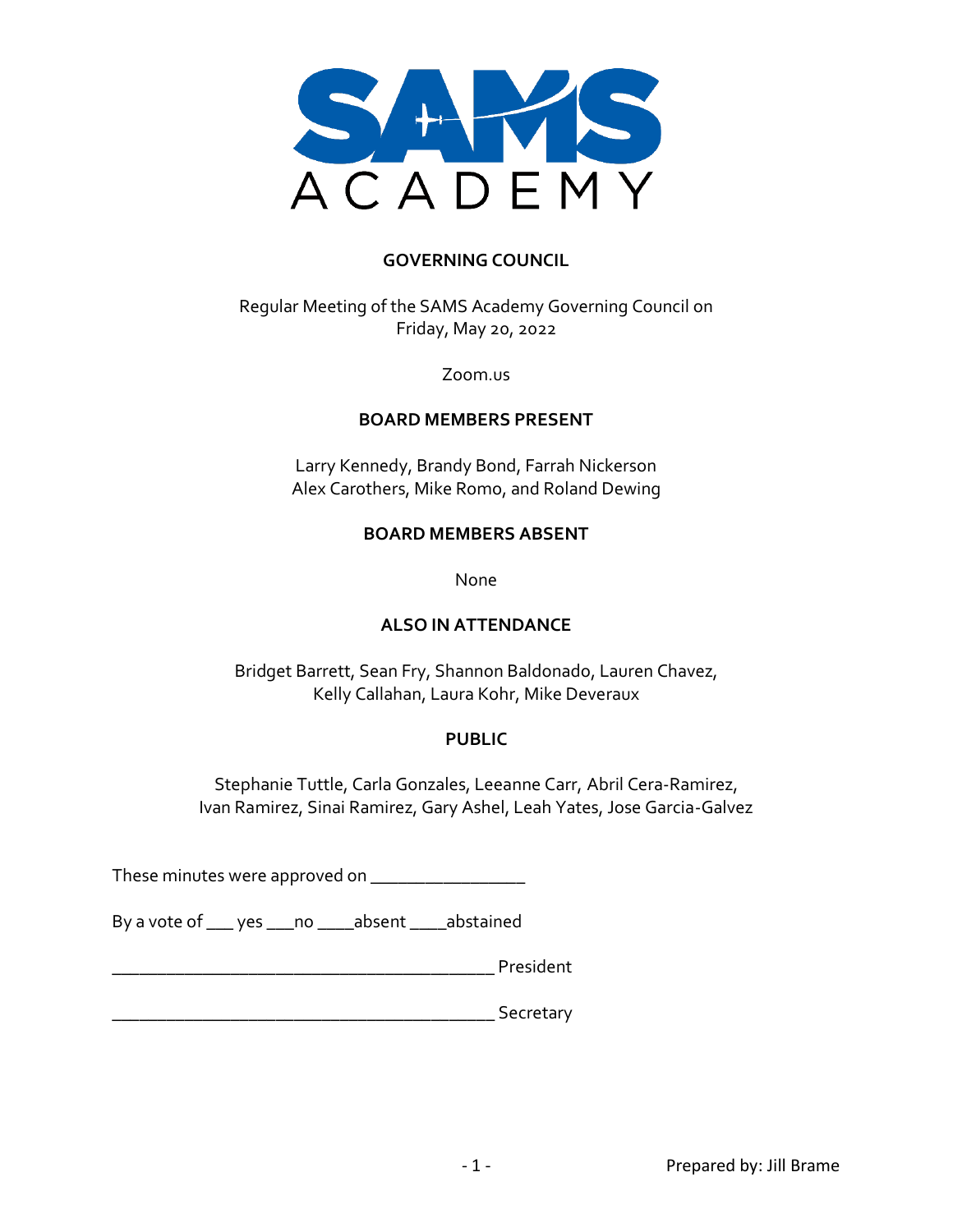# **I. Call to Order**

Larry Kennedy called to order the Regular Meeting of the Governing Council for the Southwest Aeronautics, Mathematics, and Science Academy on May20, 2022 at 8:31 AM on zoom.us.

## **A. Roll Call**

Larry Kennedy asked Jill Brame to call roll. Jill Brame called Roland Dewing, Mike Romo, Farrah Nickerson, Brandy Bond, Alex Carothers, and Larry Kennedy.

# **B. Adoption of the Agenda\***

Larry Kennedy asked for a motion to approve the agenda. Mike Romo made a motion to approve the agenda. Farrah Nickerson seconded the motion. Larry Kennedy called for a roll call vote to approve the agenda. Jill Brame called Roland Dewing, Mike Romo, Farrah Nickerson, Brandy Bond, Alex Carothers, and Larry Kennedy; all voted yes. The motion carried unanimously.

# **C. Review/Approval of Minutes from April 14, 2022\***

Larry asked for a motion to approve the Minutes from the April 14 regular meeting. Farrah Nickerson made a motion to approve the minutes. Mike Romo seconded the motion. Larry Kennedy called for a roll call vote to approve the April 14, 2022. Jill Brame called Roland Dewing, Mike Romo, Farrah Nickerson, Brandy Bond, Alex Carothers, and Larry Kennedy; all voted yes. The motion carried unanimously.

## **D. Review/Approval of Minutes from April 29, 2022\***

Larry asked for a motion to approve the Minutes from the April 29 special meeting. Farrah Nickerson made a motion to approve the minutes. Mike Romo seconded the motion. Larry Kennedy called for a roll call vote to approve the April 29, 2022. Jill Brame called Roland Dewing, Mike Romo, Farrah Nickerson, Brandy Bond, Alex Carothers, and Larry Kennedy; all voted yes. The motion carried unanimously.

# **II. Public Comment**

Larry Kennedy asked if there was any public comment. Jill Brame said that Stephanie Tuttle had public comment.

Stephanie Tuttle: Introduced herself. Expressed her concerns about the proposed budget and implored the Governing Council to ask questions about the budget.

# **III. Administrative Update**

## **A. Student Achievement Report**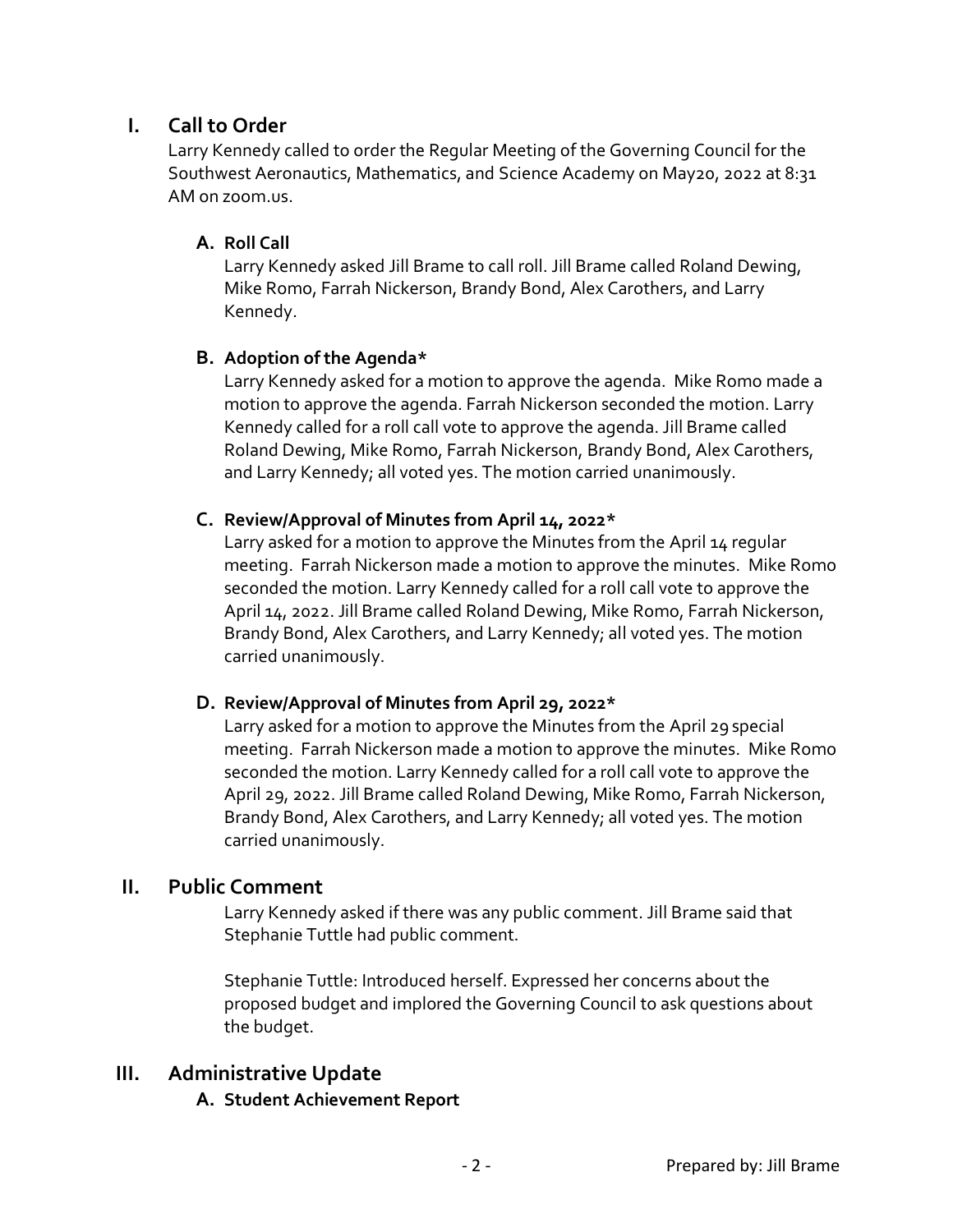Bridget Barrett shared the following:

- The archery team went to nationals – the team fund raised to pay their way to the tournament

- Graduation was a success, 23 students received diplomas
- Students signing up for summer school
- Shared numbers for enrollment for SY22/23

- Equity Council did not meet because of the lack of attendance, but has plans for the fall

- Wellness Committee sent survey to parents, students, and staff

- Finals week is just finishing up

## **B. CSD Site Visit Report**

Bridget Barrett shared a document about the annual site visit and said everything was good

# **IV. New Business Matters**

#### **A. Governing Council Members Recommendations\***

Larry Kennedy said two applicants has submitted applications to join the governing council.

Laura Kohr introduced herself. She is the parent of two students at SAMS; wants to be involved in the school to better the school for her children. Larry Kennedy asked if she was able to meet the meeting time requirements; she responded yes.

Mike Deveraux introduced himself. He has in interest in aviation, is an A&P certified mechanic, like SAMS because of the education SAMS provides. Farrah Nickerson asked if he has any affiliations with airplane companies; he said no.

Larry Kennedy reminded everyone that we can have 5-9 members, so we could accept both members.

Farrah Nickerson made a motion to approve the two new board members. Alex Carothers seconded. Larry Kennedy called for a roll call vote to approve the April 29, 2022. Jill Brame called Roland Dewing, Mike Romo, Farrah Nickerson, Brandy Bond, Alex Carothers, and Larry Kennedy; all voted yes. The motion carried unanimously.

## **B. Anti-Bullying Policy\***

Bridget Barrett explained the changes made by the lawyer to the anti-bullying policy. The changes made have more definitions for the terms in the policy. Larry Kennedy called for a motion. Farrah Nickerson made a motion to approve the Anti-bullying policy. Alex Carothers seconded. Larry Kennedy called for a roll call vote to approve the Anti-Bullying Policy. Jill Brame called Roland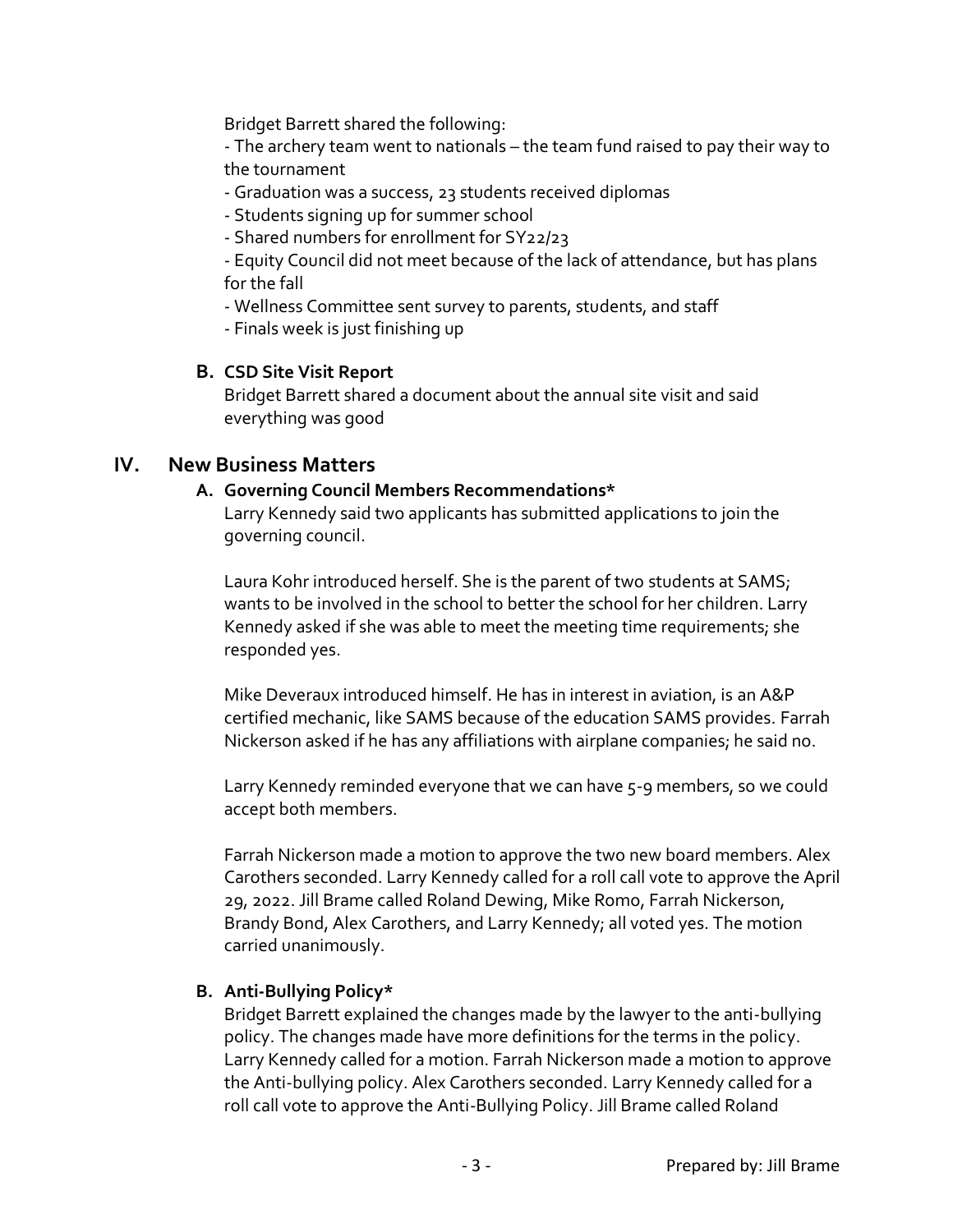Dewing, Mike Romo, Farrah Nickerson, Brandy Bond, Alex Carothers, and Larry Kennedy; all voted yes. The motion carried unanimously.

#### **C. FY23 Salary Schedule\***

Sean Fry explained the salary schedule and legislative changes required. The changes: all school staff make at least \$15/hour, teacher and admin raises, the teacher minimums are now \$50,000, \$60,000, and \$70,000.

The proposed salary schedule reflects the legislative changes. The average pay increase for the SAMS Academy staff is an 18% raise. Larry Kennedy called for a motion. Alex Carothers made a motion to approve the SY22/23 salary schedule. Mike Romo seconded. Larry Kennedy called for a roll call vote to approve the FY23 salary schedule. Jill Brame called Roland Dewing, Mike Romo, Farrah Nickerson, Brandy Bond, Alex Carothers, and Larry Kennedy; all voted yes. The motion carried unanimously.

## **D. School 2022-23 Calendar\***

Bridget Barrett presented the school calendar for 2022-23. She explained the days off and ensured all the hours are met required by the state. Larry Kennedy called for a motion. Farrah Nickerson made a motion to approve the school calendar for 2022-23. Alex Carothers seconded. Larry Kennedy called for a roll call vote to approve the school calendar for 2022-23. Jill Brame called Roland Dewing, Mike Romo, Farrah Nickerson, Brandy Bond, Alex Carothers, and Larry Kennedy; all voted yes. The motion carried unanimously.

## **E. FY23 Budget\***

Sean Fry shared that there was a public input meeting on Monday, May 16 for the FY23 budget. He also explained where the funding came from which is membership. He also explained the places we lost money – small school size being reduced and no hold-harmless. He discussed the areas expenditures will go up: salaries and benefits. He went over each fund line and the budget for each. Alex Carothers asked about aviation funding. Sean Fry explained how aviation is funded. Larry Kennedy called for a motion. Farrah Nickerson made a motion to approve the FY23 budget. Mike Romo seconded. Larry Kennedy called for a roll call vote to approve the FY23 budget. Jill Brame called Roland Dewing, Mike Romo, Farrah Nickerson, Brandy Bond, Alex Carothers, and Larry Kennedy; all voted yes. The motion carried unanimously.

# **V. Ongoing Business Matters**

## **A. Aviation Program Update**

Dr. Chavez reported the following:

\* Explained the airplane is still down, but expects that it will be fixed in about 2 weeks.

- \* Working on getting the seniors in the plane and finished.
- \* Many missions in the SIM.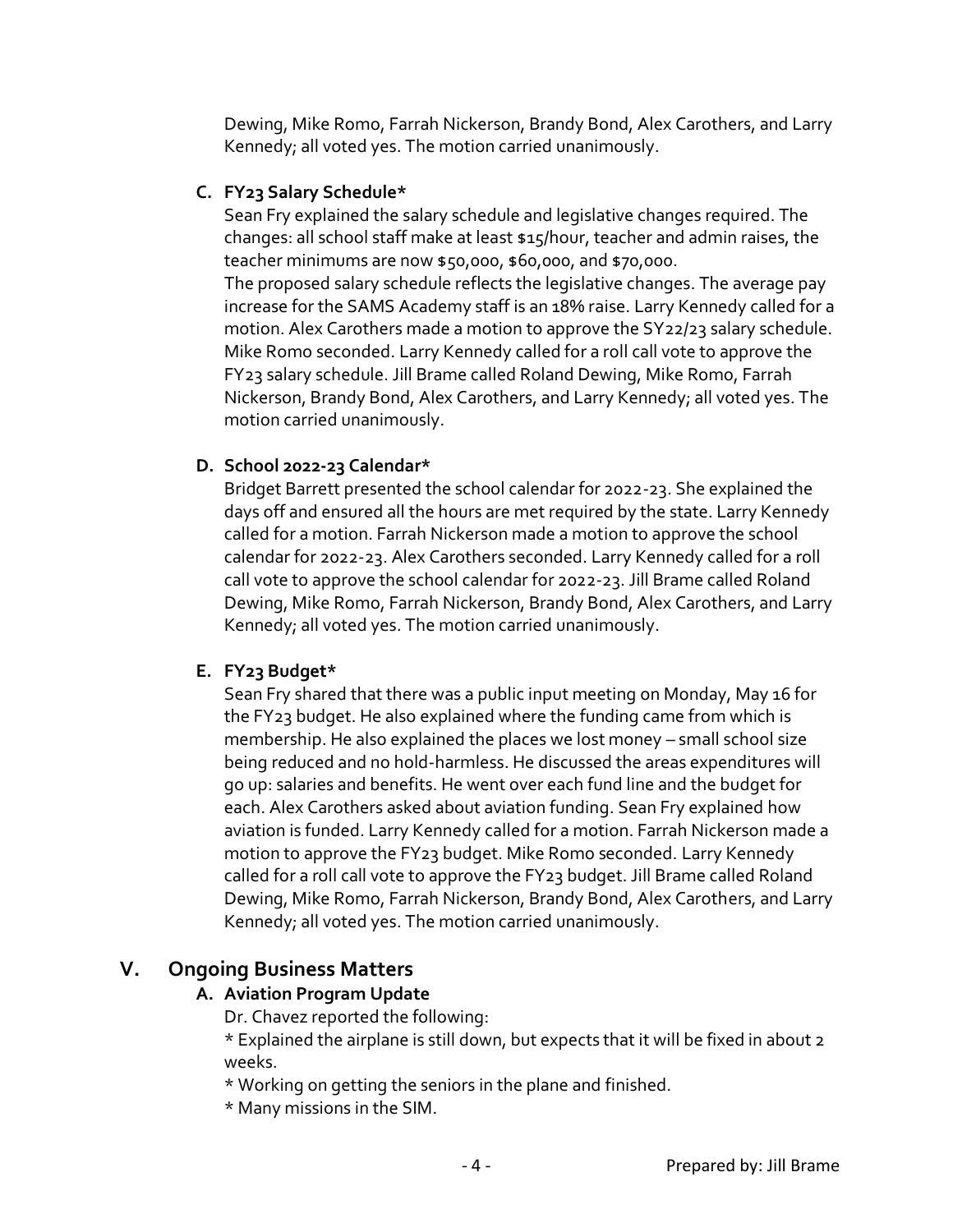- \* Will be flying this summer with students
- \* Will be having a summer ground class
- \* Ground classes have finished and most students did well
- \* Having an after-school program with CAP
- \* EAA has been helping the school
- \* Working on getting students jobs with drone opportunities
- \* Discussed expenses for the program
- \* We received a \$6000 grant to help with the aviation education program

## **B. Facility Committee Update**

Jill Brame explained the progress to the new building and shared pictures of the progress.

## **C. SAMS Wellness Committee Update**

Brandy Bond explained that she and Alex Carothers came up with three surveys for stakeholders (staff, students, parents) and then will build a report for the board to get an understanding of the morale of the school. Also asks about strengths and weaknesses of the school and best practices. They both said that the data will be ready whenever Larry Kennedy wants to discuss this at a special meeting.

# **VI. Governing Council Development**

## **A. Discussion with Kelly Callahan**

Kelly Callahan explained that the board now has 12 hours of training for the year. This will be reported to CSD.

## **B. Strategic Planning Discussion**

Kelly Callahan said the board reached the goal of adding more board members. She also asked if the board wants to do a strategic planning meeting. Larry Kennedy asked the board members to get him dates that work over the summer to have a strategic planning meeting. This would be a facilitated meeting by Kelly Callahan. If it is in July, this would count towards training hours.

## **VII. Finance Report**

## **A. Business Office Operation Update**

Sean Fry reported that the finance committee met before the board meeting. He then reviewed he finance packet. He also reported:

- \* Revenues are 83.6% of budget.
- \* Expenditures are 72.9% of the budget

#### **B. Voucher Approvals\***